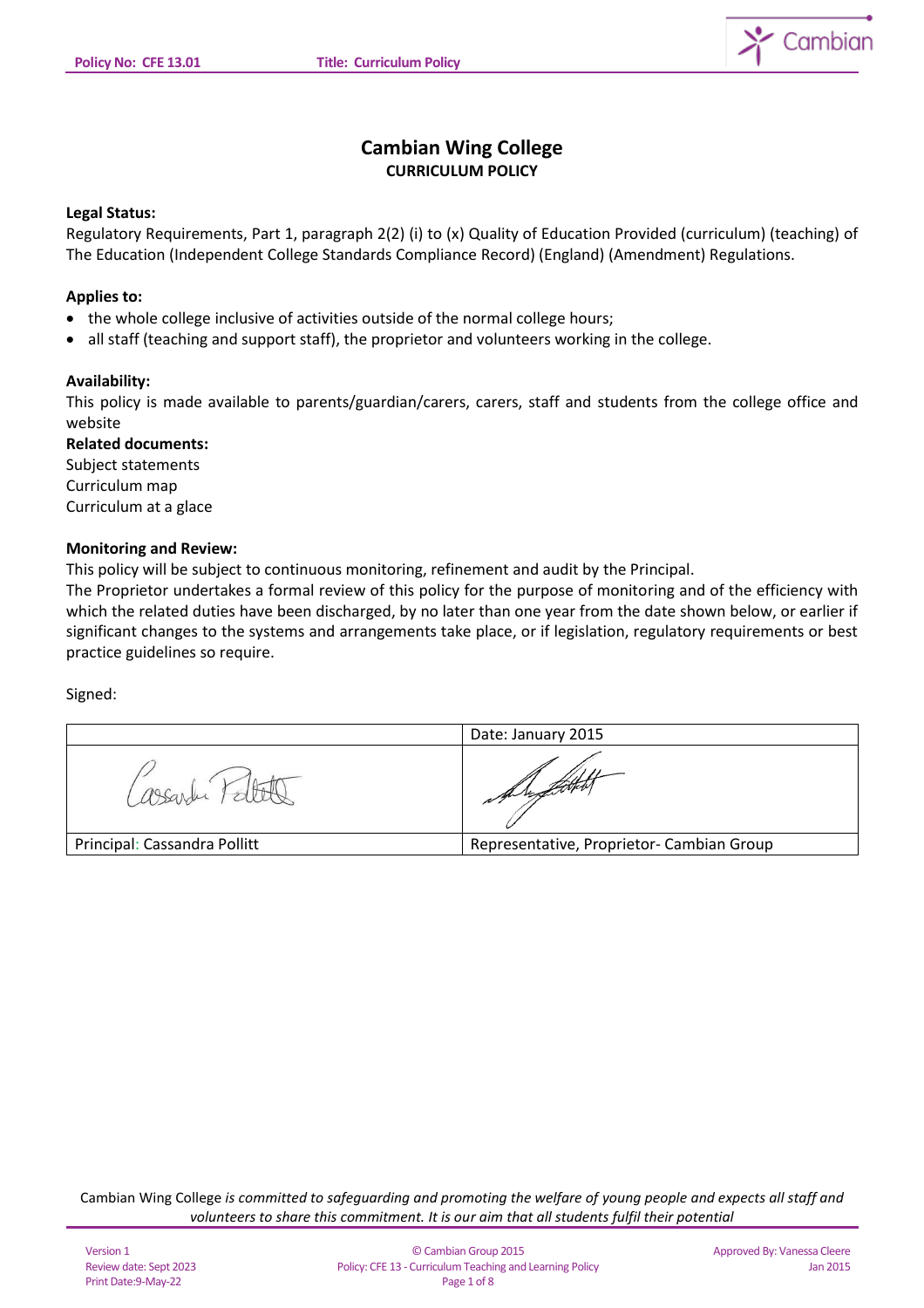

# **Ethos and Vision**

# **'The job of a good curriculum is to inspire willingness to change'**

Imagine the joy and excitement of learning in a vibrant, well-structured learning environment where each student's individual strengths, talents and aptitudes are nurtured and developed. Cambian Wing College is an inclusive college which strives to provide a first-class education that encourages students to think independently and to develop their full intellectual, creative and physical potential. Its success is the result of the recognition of the unique worth and importance of each individual. The college makes provision for young people from 16-25 years. The college will provide an environment in which all its members feel safe, valued and respected. Every student will be encouraged to acquire a sensitivity to the feelings and needs of others, accept personal responsibility for his or her actions, and treat all property with due care, irrespective of its ownership. The college will celebrate achievement and promote students' achievement through praise whenever appropriate. Behaviour that undermines the happy environment that is such a hallmark of college life, such as bullying, insensitivity, discrimination, bad language or acts of intolerance, will not be accepted. The curriculum vision and ethos are reflected through the Cambian Wing College vision statement:

# **All students have the right to access individualised, bespoke and holistic personalised learning which will enable them to successfully contribute and thrive in the community in which they reside and enable them to achieve successful outcomes regardless of their starting point.**

By knowing every student socially, emotionally and academically, we can employ strategies and practices giving the opportunity for each student to flourish and acquire the confidence and self-belief to achieve a fulfilling and successful future and to become confident, accomplished and ambitious young adults. At our college we know and support each and every one of our students. No effort is spared to ensure that they acquire the confidence and self-belief required for success in the world beyond college. Our pastoral care is at the heart of the way we look after our students. Our detailed knowledge of individual abilities and talents enables our team to monitor students' progress very attentively, and help them cope successfully with the educational and personal challenges.

- Our college offers a curriculum which is balanced and broadly based and which is driven by the belief that:
- Every student has a personal best
- Every student be supported in finding goals to strive for
- Every student can achieve their set outcomes
- Every student should have the support and opportunity to strive for their goals, no matter what their situation or the challenges they may face

The curriculum in its essence:

- promotes the spiritual, moral, cultural, mental and physical development of students at the college and of society and prepares students at the college for the opportunities, responsibilities and experiences of later life (preparation for adulthood)
- seeks to reinforce the following features of Cambian Wing College which includes the: confidence, talent and high aspirations of its students;
- provides an enquiring atmosphere and enjoyment of discourse that is a prominent feature of the college;
- is built on support given to students in and outside the classroom by well-qualified, enthusiastic and knowledgeable staff.

The curriculum provides students with an introduction to the essential knowledge that they need to be educated citizens. It introduces students to the best that has been thought and said; and helps engender an appreciation of human creativity and achievement. The curriculum provides an outline of core knowledge around which teachers can develop exciting and stimulating lessons to promote the development of students' knowledge, understanding and skills as part of the wider college curriculum.

# **Student Profile**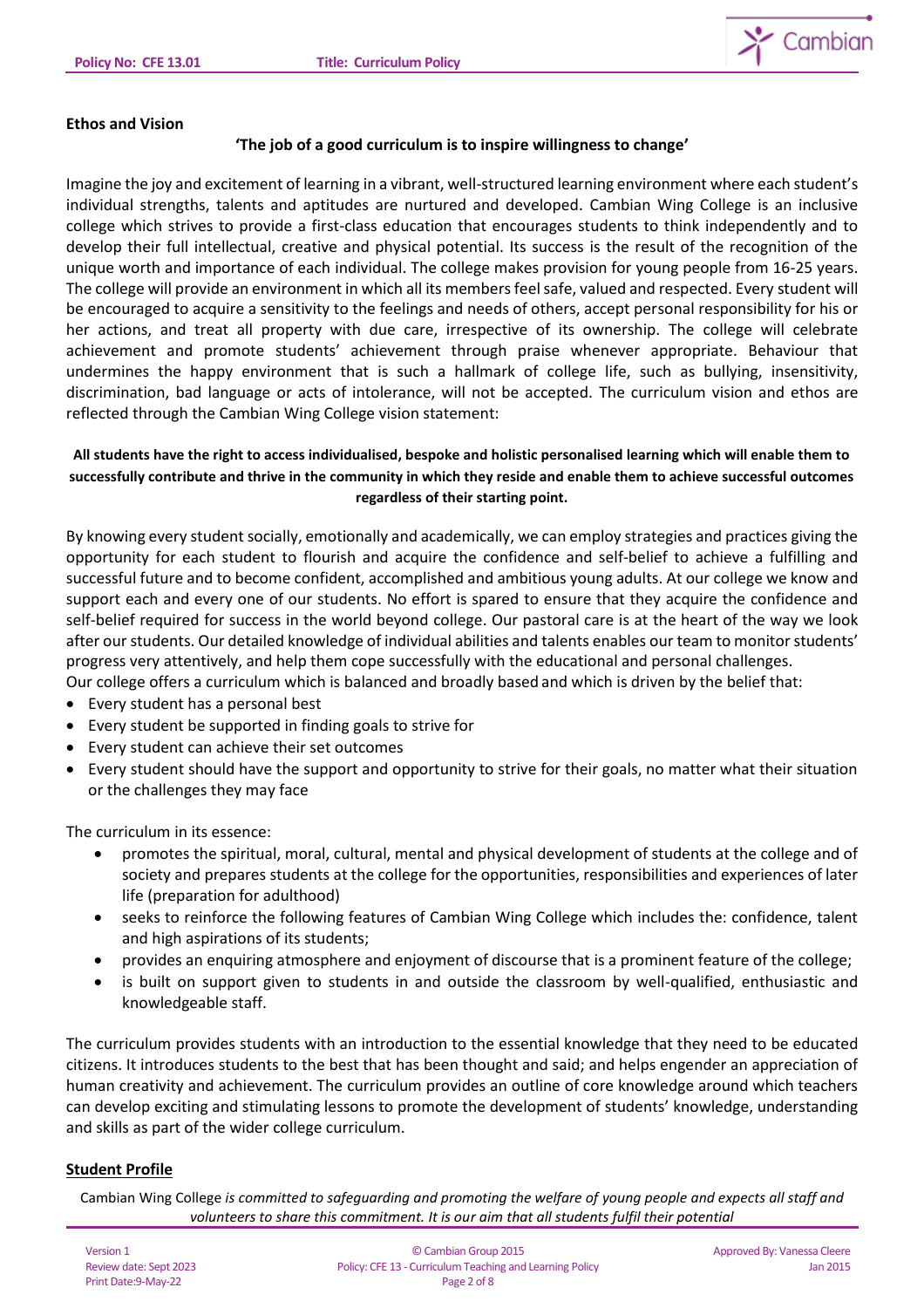

Our college provides for young adults with a primary diagnosis of Autism as and a range of associated conditions. Most of our young people are referred to us and funded through the local authorities. Our age range may vary depending on specific cases; however most of our students will range between 16 and 25 years of age. All of our students hold an Education Health Care Plan, which is fundamental in creating a bespoke curriculum. Emphasis in the college is thus on the development of community values, i.e. a caring and considerate attitude to others, good manners, self-discipline, service to the community and the pursuit of excellence. All this, of course, has a direct bearing on our curriculum design.

## **Curriculum intent at Cambian Wing College**

- Through the curriculum every student at Cambian Wing College will be given opportunities to develop high self-esteem, respect for others and positive and socially responsible behaviour, enabling them to enjoy success and purpose in their wider communities and to be a valuable member of the society in which they reside.
- Every student will participate in a study programme that meets their individual needs and enables them to reach their potential in all aspects of their life and in their preparation for adulthood : **Employment, Independence, Community Inclusion and Health**
- Our Curriculum shows unwavering commitment to the highest standards with shared responsibilities between students, parents, carers, educational providers and other public and voluntary organisations.
- The College aspires to offer its students a rich, broad, balanced and differentiated curriculum that is delivered at a level which is able to meet their needs.
- Our Curriculum will provide students with the knowledge and skills which helps them to build their **cultural capital** and prepare them for adulthood.
- Our Curriculum will provide opportunities for Students to have a voice in their education and life of the College
- It will enable the students to make steps of progress in order to realise their **EHCP outcomes.**
- It will provide students with memorable and enjoyable learning experiences where barriers to learning are minimized
- It promotes students' knowledge and understanding of **British Values and the spiritual, moral, cultural, mental and physical development**.
- It aims to support students' **access to the community and engagement in society**
- It allows opportunities for students to have exposure to the best that has been thought and said**.**
- It further aims to embed core skills and equip students with intertwined and mutually beneficial **skills, knowledge and understanding and critical thinking abilities**, which will enable them to become **informed, well-rounded, responsible and independent fully-functional adults in society**.
- It aims to promote key life competencies: **Teamwork, problem solving, leadership skills, work ethic, research and analytical skills, Initiative, creativity, good communication, manners, decision making, organisation, commitment, flexibility, time management, reliability, enthusiasm, self-motivation, working under pressure**

# **Curriculum Implementation at Cambian Wing College**

We pride ourselves on a holistic approach to curriculum implementation. The 'whole' student is considered in order for their programme of study to be implemented.

Students are offered highly bespoke and individualised study programmes to support them in achievement of their academic and social aspirations as well as to meet their EHCP outcomes. Curriculum is delivered through a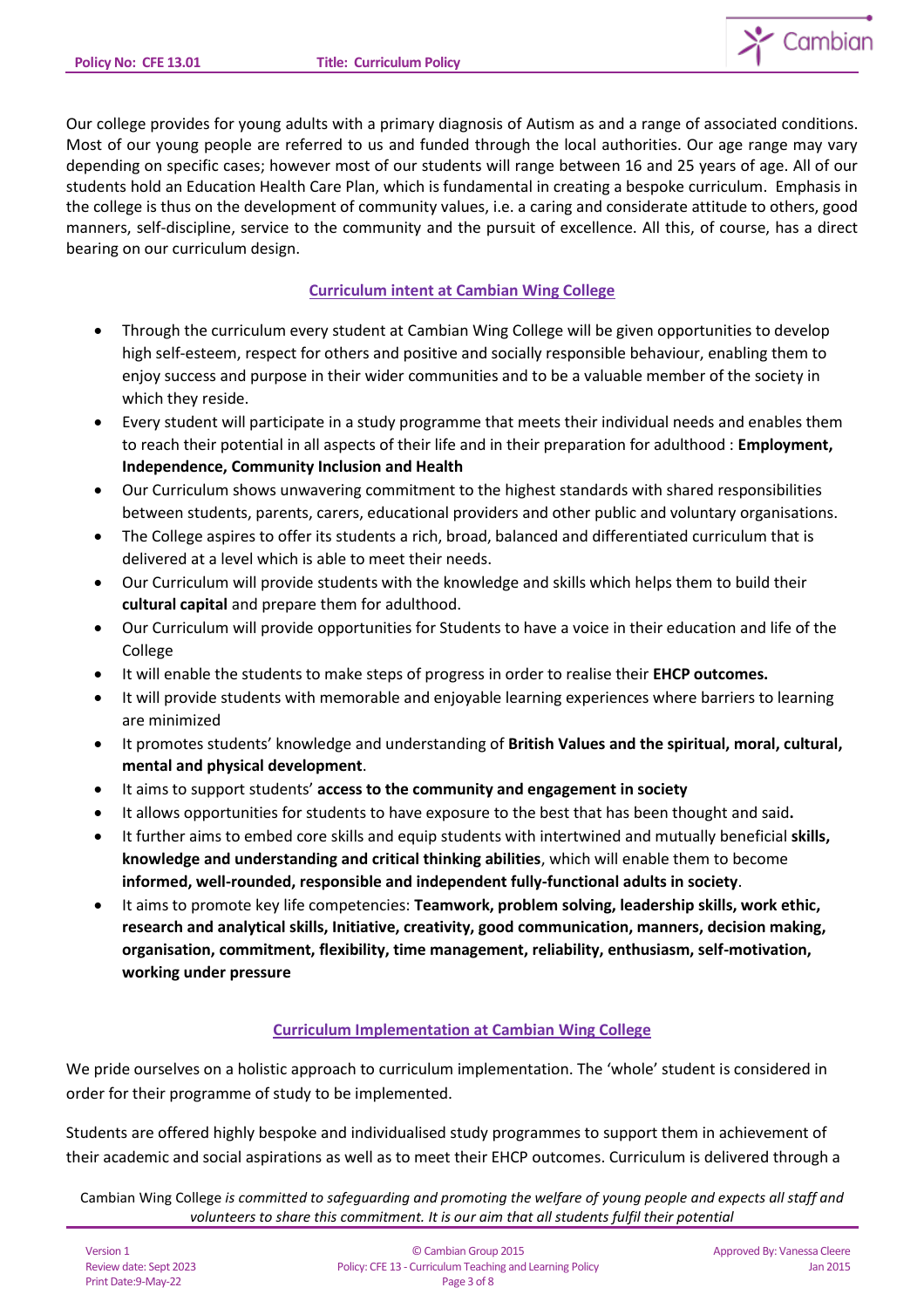

combination of 30 sessions a week differing in length, from 45 to 55mins, with frequent breaks to aid an enhanced focus on learning. Students are required to attend college from 9:15 till 4pm, although this aspect is individualised for some students and is dependent on their individual profiles.

Each student is assigned an education tutor who oversees their education, progress and wellbeing and is the main point of contact between parents, care and education. In addition to supporting students' goals and outcomes each study programme has a strong element of explicit and implicit instruction in preparing for adulthood and employability. Explicit instruction occurs through a carefully designed and bespoke programme titled Next Steps (delivered on an individual or 2:1 basis) and Personal Development sessions; implicit instruction of these skills and knowledge underpins every teaching session as well as the entire time that students are exposed to educational environment at CWC, through role modelling and indirect and direct therapeutic input, which is at the centre of enhancing students' sense of self and achievement and enabling them to thrive. Each structured and nonstructured educational opportunity also addresses students' understanding of British values and morality.

Sessions are planned and delivered with differentiated pedagogy at the centre of good practice by teachers with expertise and experience in their field. Where that experience is less extensive, effective support is provided by leaders. Ongoing differentiation is informed by the progress students make and any changes in their presentation, enhanced through holistic and proactive analysis by the team around the student. Students' progress is measured through a variety of formative and summative assessment methods and always informs further practice and instruction.

Decisions about when to progress are always based on the security of students' understanding and their readiness to progress to the next stage. Students who grasp concepts rapidly are challenged through being offered rich and sophisticated problems before any acceleration through new content in the curriculum. Those who are not sufficiently fluent with earlier material consolidate their understanding, including additional practice, before moving on.

Teaching and learning of the curriculum is monitored through Teaching, Learning and Assessment 360 framework, which involves planning scrutiny, lesson observations, learning walks, internal and external quality assurance processes and sharing of best practice, specific to an ASD cohort as a whole and on individual basis.

Student representatives attend the Student Voice meetings fortnightly. Student reps volunteer and are chosen democratically across the student cohort.

Cambian Wing College is a college whose success is founded on the recognition of the unique worth and importance of each student. This ensures that no student is anonymous or unsupported. Individual attention along with small class sizes promotes confident learning and academic progress. It is integral to our purpose and incumbent on us to enable a nurturing approach to students provided by our expert and exceptionally attentive pastoral system, which supports the personal, social and academic development of each student. The close relationship between teachers, students and parents/carers/guardians ensures that students' strengths are built upon and needs for their individual development addressed in every aspect of the curriculum.

# **Curriculum intent is implemented via the following:**

- Structured and unstructured learning opportunities
- Linking education and therapy across the curriculum to promote key life competencies
- Delivery of accredited/core courses offered at a range of levels, from Entry to Level 3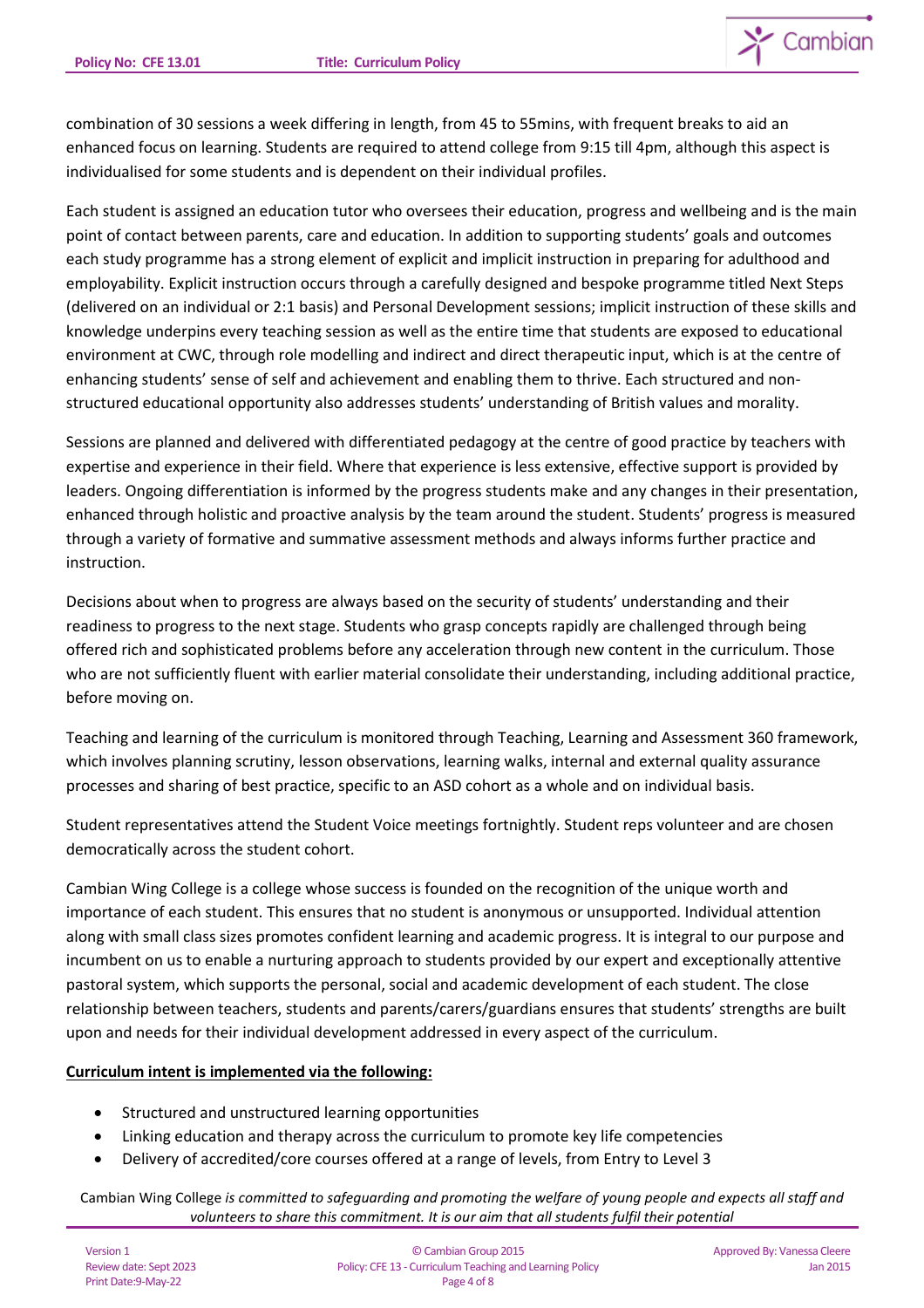

- Enrichment learning opportunities (enrichment hubs and clubs)
- Community projects (DofE, charity events etc.)
- Bespoke Next Steps programmes
- Bespoke Personal Development programmes
- Social Hub initiative
- Outdoor education
- Physical education
- Musical education
- Focused Enrichment days and weeks (e.g. Human Rights Day, Forensic Psychology workshops, Enterprising events, Themed trips etc.)

Cambian Wing College is further committed to implementing a curriculum which ensures that all of its students acquire and develop skills appropriate to their age and aptitude in the following areas:

### **Linguistic**

This area is concerned with developing students' communication skills and increasing their command of language through listening, speaking, reading and writing. These skills are most overtly brought into focus in lessons in English, and are an implicit theme across the curriculum. The teaching of literacy and literary skills is not, however, confined to these subjects, and the policy of the college is that teachers of all subjects will encourage good linguistic and literacy standards in all students' work. Communication skills are enhanced.

#### **Mathematical**

This area helps students to make calculations, to understand and appreciate relationships and patterns in number and space and to develop their capacity to think logically and express themselves clearly. Their knowledge and understanding of mathematics should be developed in a variety of ways, including practical activity, exploration and discussion. Mathematical knowledge is also developed when students are engaging in activities, which prepare them for adulthood (e.g. budgeting).

### **Scientific**

This area is concerned with increasing students' knowledge and understanding of nature, materials and forces and with developing the skills associated with science as a process of enquiry: for example, observing, forming hypotheses, observing experiments and recording their findings.

#### **Technological (including Art and Design, ICT and Food Technology)**

These skills can include information and communication technology (ICT); developing, planning and communicating ideas; working with tools, equipment, materials and components to produce good quality products; and evaluating processes and products.

### **Human and Social**

This area is concerned with people and with their environment, and how human action, now and in the past, has influenced events and conditions. In most colleges, the subjects of history and geography make a strong contribution to this area. In our college our topic based Personal, Social and Health and Economic (PSHE) education alongside our knowledge and understanding of the world makes a strong contribution to this area.

### **Physical**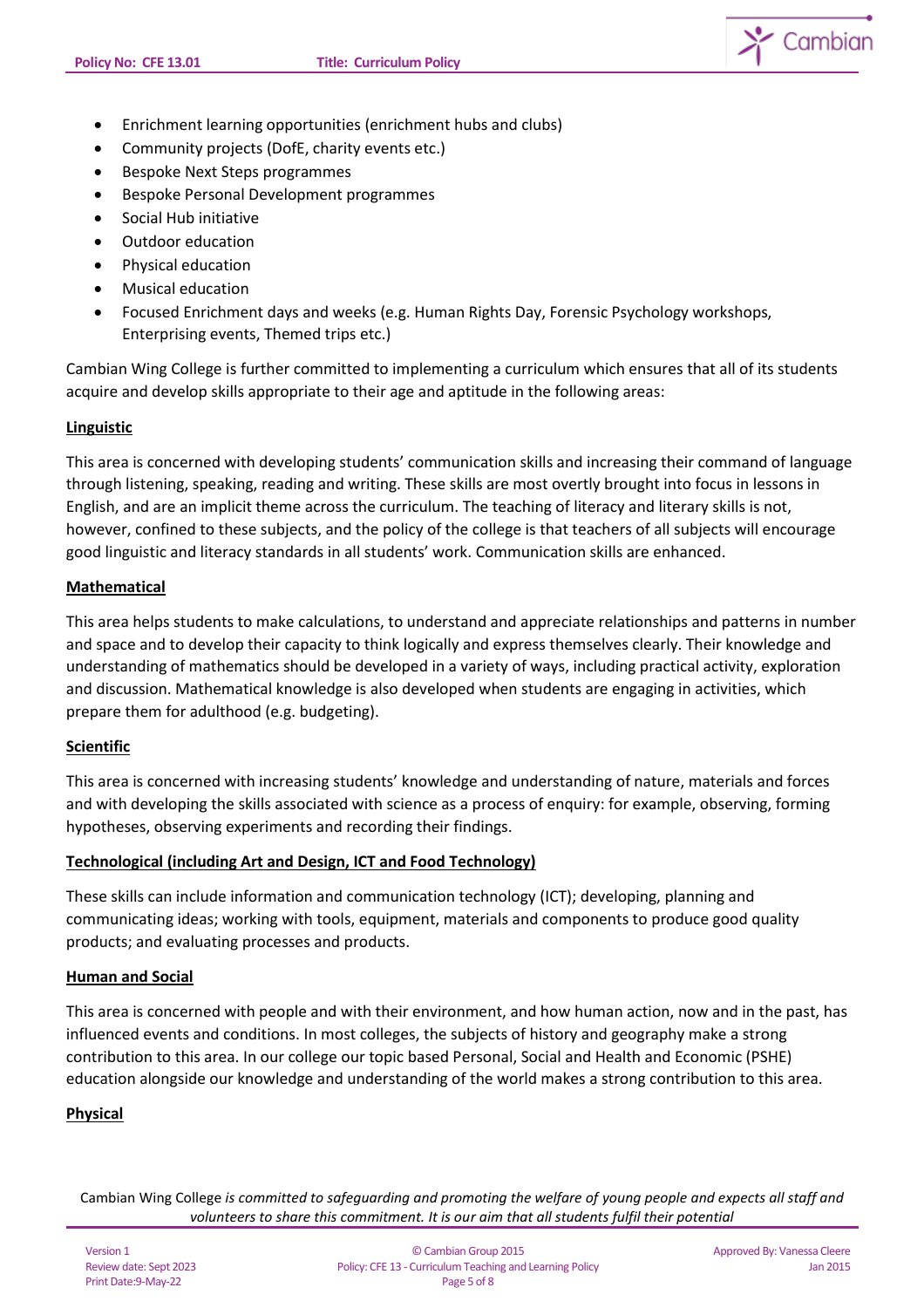

This area aims to develop the students' physical control and co-ordination as well as their tactical skills and imaginative responses, and to help them to evaluate and improve their performance. Students should also acquire knowledge and understanding of the basic principles of fitness and the promotion of a healthy lifestyle.

### **Aesthetic and creative (including Art, Drama, Photography and Music)**

This area is concerned with the processes of making, composing and inventing. There are aesthetic and creative aspects of all subjects, but some make a particularly strong contribution, including art, music and drama because they require personal, imaginative, and often practical, responses.

### **Sex and relationships education**

The College provides Sex and Relationships education in the basic curriculum. Students are encouraged and guided by moral principles and taught to recognise the value of family life. The syllabus for the College's Sex and Relationships Education is available to parents/guardian/carers. It forms a key part of the Personal, Social and Health Education (PSHE) courses and has regard for the government's guidance in Sex and Relationship Education Guidance.

## **Political education**

The promotion of partisan political views in the teaching of any subject in the College is forbidden by law. Political issues are introduced in a number of courses and are presented in a balanced manner.

## **Spiritual, Moral, Social and Cultural Development and British Values (SMSC)**

This policy statement and the declared values of the college are enhanced by the linked qualities of Spiritual, Moral, Social and Cultural Development. Cambian Wing College is a non-denominational college where students of all faiths and belief systems are encouraged to strive for academic excellence and a spirit of open and shared enquiry, whilst developing their individual potential and qualities of character so they can make a positive contribution to the world. Whilst SMSC is integral to all aspects of our curriculum, PSHE and religious education make a strong contribution. Students are led towards distinguishing right from wrong, to respect the law and towards acting consistently with their beliefs and with a view to the consequences of their own and others' actions. We actively promote fundamental British Values of democracy, the rule of law, individual liberty and mutual respect and tolerance of those with different faiths and beliefs. Our college:

- leads students towards becoming confident and positive contributors to their community and effective users of its services and facilities according to their maturity;
- enables students to gain insights into the origins and practices of their own cultures and into those of the wider community;
- takes steps to ensure that the students appreciate racial and cultural diversity and avoid and resist racism, and
- ensure that students are able to understand and respond to risk, for example risks associated with extremism, new technology, substance misuse, knives and gangs, personal relationships and personal safety.
- enable students to develop their self-knowledge, self-esteem and self-confidence;
- encourage students to accept responsibility for their behaviour, show initiative and understand how they can contribute to community life;
- provide students with a broad general knowledge of public institutions and services in England;
- assist students to acquire an appreciation of and respect for their own and other cultures in a way that promotes tolerance and harmony between different cultural traditions;
- encourage students to respect the fundamental British values of democracy, the rule of law, individual liberty and mutual respect and tolerance of those with different faiths and beliefs and
- precludes the promotion of partisan political views in the teaching of any subject in the college.

### **Intended impact of SMSC/BVs education is as follows:**

• An understanding of how citizens can influence decision-making through the democratic process;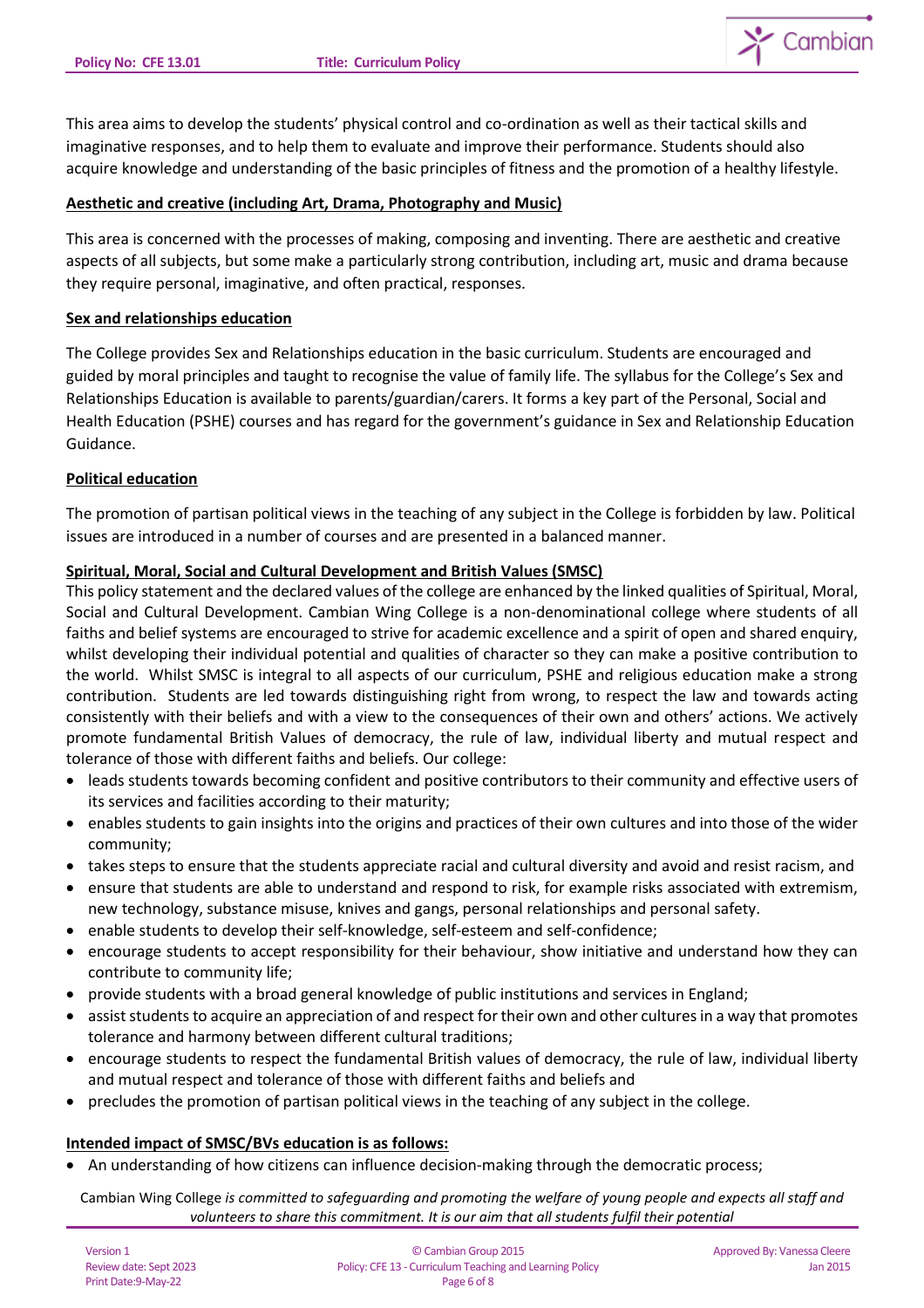

- An appreciation that living under the rule of law protects individual citizens and is essential for their well-being and safety;
- An understanding that there is a separation of power between the executive and the judiciary, and that while some public bodies such as the police and the army can be held to account through Parliament, others such as the courts maintain independence;
- An understanding that the freedom to hold other faiths and beliefs is protected in law;
- An acceptance that people having different faiths or beliefs to oneself (or having none) should be accepted and tolerated, and should not be the cause of prejudicial or discriminatory behaviour;
- An understanding of the importance of identifying and combatting discrimination and stereotypical perceptions.

## **Personal, Social and Health Education (PSHE)**

Cambian Wing College is committed to providing a comprehensive programme of PSHE education for all students, which is appropriate to their age and needs, as outlined in Education, Health and Care Plans. Responsibility for developing and implementing this programme rests with the Principal and the Pastoral Lead Teacher. Each individual's PSHE education informs all aspects of the college day. The form this takes ranges from the way we treat each other to planning food technology lessons based on individual's cultural heritage. We have a cross-curricular approach to PSHE education and its associated objectives may be addressed in such areas as Drama, Sport and Science or other curriculum areas. We 'help students achieve more' by ensuring that all students are given the opportunity to be healthy, stay safe, enjoy and achieve, make a positive contribution and achieve economic wellbeing.

We provide positive experiences through planned and coherent opportunities in the curriculum, extra-curricular activities and through interactions with teachers and other adults for our students. Our range of artistic, sporting and other cultural opportunities is available to students through the curricular and extra-curricular programme, and their participation in these opportunities. We plan our personal, social and health education through curricular areas to help our students acquire values and skills to enable them to develop independence and choose their path in life. We provide a range of quality opportunities for students to take on responsibility in college and make a positive contribution to the college, local and wider communities.

### **Curriculum Impact at Cambian Wing College**

### **The curriculum's impact on students at CWC is life changing:**

- Increased access to education, engagement with the curriculum
- Meeting and Exceeding EHCP and ILP Outcomes
- A range of qualifications increasing employability opportunities
- Decreased barriers to learning and further development
- Increased self confidence in voicing one's views
- Newly found and explored interests, broadened intellectual and social horizons and cultural capital
- Increased access to the community and engagement in society through boosting employability potential
- Increased sense of self through achievement Positive Mental Health Outcomes enhanced sense of self and achievement
- Secure knowledge, skills and understanding of socially responsible behaviour,
- Established purpose and belonging to wider communities and valuable contribution to society
- Established knowledge and skills and cultural capital in adulthood.
- Experience of enjoyment associated with learning experiences and education in general
- Increased knowledge and understanding of British Values and the spiritual, moral, cultural, mental and physical development
- Increased access to the community and engagement in society